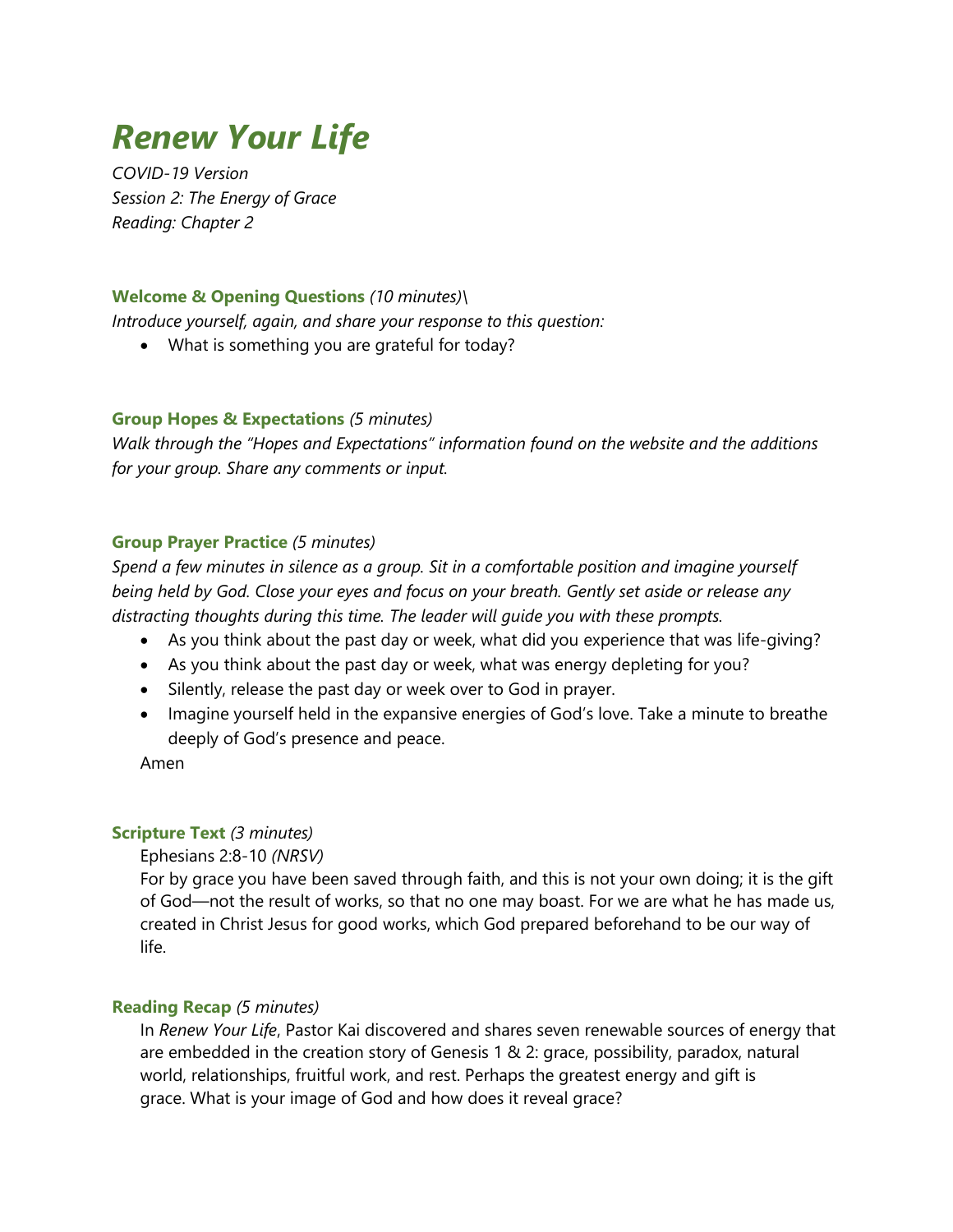*This guide includes more questions than your group can answer to give you choices and a chance to adapt. Some groups are new and just starting. Other groups are returning for the COVID-19 series. Returning groups may want to focus on the COVID-19 update and questions below.*

## **Questions on Chapter 2** *(35 minutes)*

*Start with these questions, adding in other questions to supplement. Questions are also available in the Renew Your Life book, starting on page 141.*

- What concepts in the readings and sermon were life-giving for you?
- What concepts or stories were difficult or challenging for you?

### **The Energy of Grace**

- 1. What pictures (if any) of God did you have in your mind when you were growing up? What phrases would you use to describe God today?
- 2. If you imagine a God of grace and love, how does that change how you see yourself, your life—imperfections and failures included?
- 3. When you imagine God seeing others with grace and love, how does that change things?
- 4. When are you most likely to fall into "comparison fatigue"? What does that do to your sense of yourself or your life? When are you most susceptible to comparison fatigue?

# **Update during COVID-19**

**Grace—When is enough, enough? –** For all of us, life looks different now in many ways. What do we do when the scaffolding that has propped up our lives; personal relationships, affirmation for our work, opportunities to move about and experience the world, are no longer available? What defines us? Are we enough as we are, both broken and beautiful in our own way? What does God think about us, whether we are "productive" in the eyes of the world or not? What is still true about us and our relationship with God, when the world all around us has changed.

In recent weeks the scaffolding that has held up racial injustice has also become clearer. We hope and strive for a world where we can see one another through the eyes of God. How can we listen, learn, lean in and love one another in this time? What does it look like to respond with humility, confession and repentance? How can grace be a force for change in the world? Where is grace especially needed now?

#### **Questions during COVID-19**

1. Where do you see God's grace at work in your own life during this pandemic? Where do you see God's grace at work in the larger community?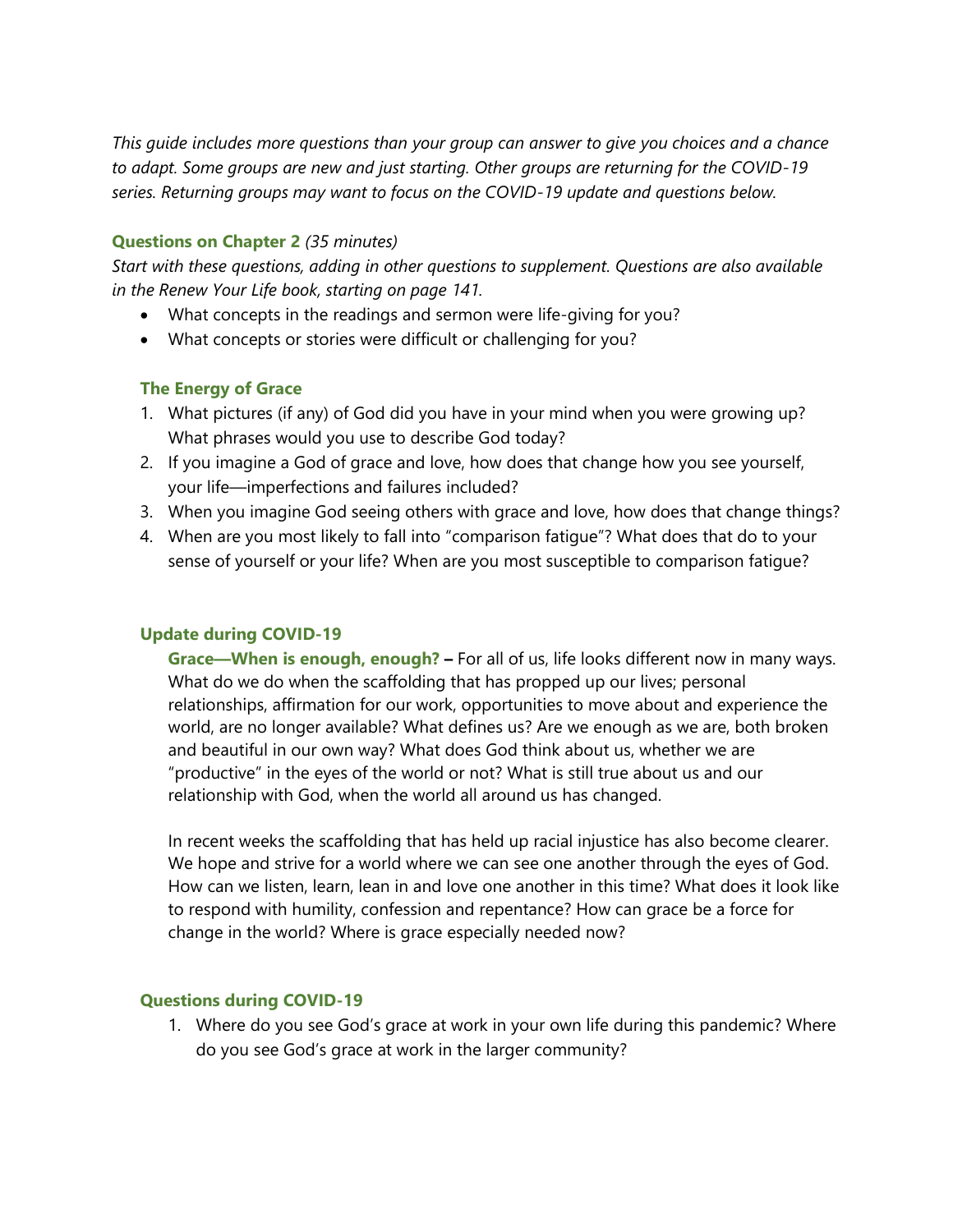- 2. In Kai's conversation with the consultant he heard: "You need to figure out who you are, not who you think you should be." How has the radical shift in our daily lives, caused you to contemplate who you are?
- 3. Are there instances during this pandemic in which you have set unrealistic expectations for yourself or you have felt the impact of someone else's expectations for you? How have you dealt with this? If you see yourself "through the lens of love and acceptance, the lens of grace," how does that change your perspective?
- 4. Pastor Kai says our image of God defines who we are, how we see the world and how we interact with God. As you contemplate your image of God, consider whether it has changed since the onset of this pandemic. If it has changed, how?
- 5. Sometimes, the perceived behaviors we see in others—for example, a lack of courtesy in maintaining social distance from us or others, or a lack of respect for frontline workers—can aggravate us. How can we instead feel or show grace in instances like these? What is the role of God's grace and love?
- 6. Pastor Kai tells the story of Frank Laubach with the words "they must see God in me" and "I must see God in them." What do those words tell us about how we live in this time of unrest and change?
- 7. We find ourselves living in a historic time. What are your thoughts or feelings about being alive in this time?

# **Closing Question & Faith Practice** *(5 minutes)*

*Explore how the chapter theme can make a difference in your life but considering this question and trying this faith practice in the coming week:*

- "Mysteriously, beautifully, some part of God's graciousness is embedded in each person through the very act of creation. Can we see that?" Spend time this week reflecting on those words through journaling, in conversations or in prayer.
- Spend time each day reflecting on "grace in, grace out" practice (page 74). Consider these questions:
	- *Grace in:* How was God's grace evident in my life today?
	- *Grace out:* How did I extend the grace and acceptance of God to others?
- Use this breath prayer in the coming week to remind you of God's grace and creative, renewing energy. *(see "breath prayer" instructions).*

*Inhale: Spirit of God - Exhale: Your Grace is Enough*

*Alternative: Inhale: Grace In - Exhale: Grace Out*